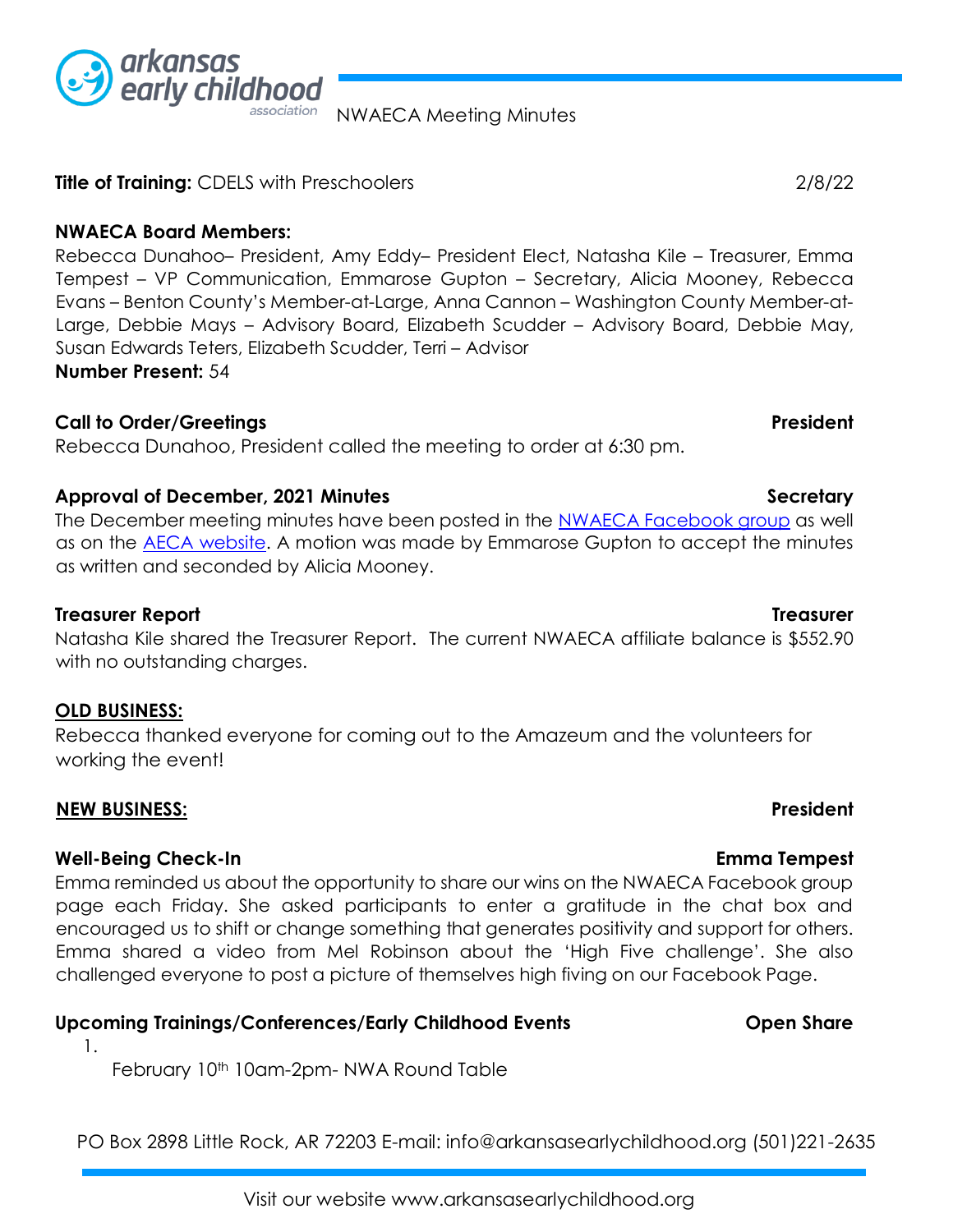

2. Terri Teters shared upcoming opportunities for Administrators and EC Leaders offered through A-State Childhood Services.

PAS Level 3 Cohort: #41152 PAS Items 7, 8, 9 - February 9th 11:30-1:30

### NWA Director's Roundtable

If you need child development courses/training ECEP offers three different Child Development courses (Child Development Birth-3, Child Development 3-5, Child Development 5-8) available in a self-paced format online! To register click on Enroll Now> Self-Paced Format via the link above.

### **Presentation: CDELS with Preschoolers**

Rebecca introduced Rebecca Evans, Early Care and Education Projects (ECEP) who shared what ECEP does for the early childhood educators and the supports and services they provide. She had us reframe our minds to see that almost every one of us, whether in a family child care home setting or a center-based program work with mixed ages. Elizabeth shared the importance of us meeting their developmental needs of where they are and to modify our expectations. However, we must first have an understanding of child development and how important it is for the work we do with our littles. We explored the Arkansas CDELS with Preschoolers and how you can incorporate fun and engaging activities with Preschool groups while fostering learning goals. The key is the tool is on a continuum that builds on skills and development and overlaps age groupings. You can get a big picture at a glance of where any child in your classroom is at that time so you can meet their developmental needs regardless of the age group they fall in based on their chronological age. Even if you do not work with this age group, you may have children who are developmentally at this level or are in need of a little extra support and will gain valuable information to support all children's developmental needs. We can see the skills are stair stepped to ensure that we do not miss crucial steps/skills so we ensure children have a solid foundation to build upon.

Rebecca stressed the importance of looking at the terms and definitions so we have a clear understanding of what the domain is asking for. Social Emotional Development is the foundation that needs to be addressed first and then the academia will follow. Rebecca gave us some great activity ideas for Social and Emotional domain: building those foundational relationships. She also shared ways for us to be able to interact with peers.

PO Box 2898 Little Rock, AR 72203 E-mail: info@arkansasearlychildhood.org (501)221-2635